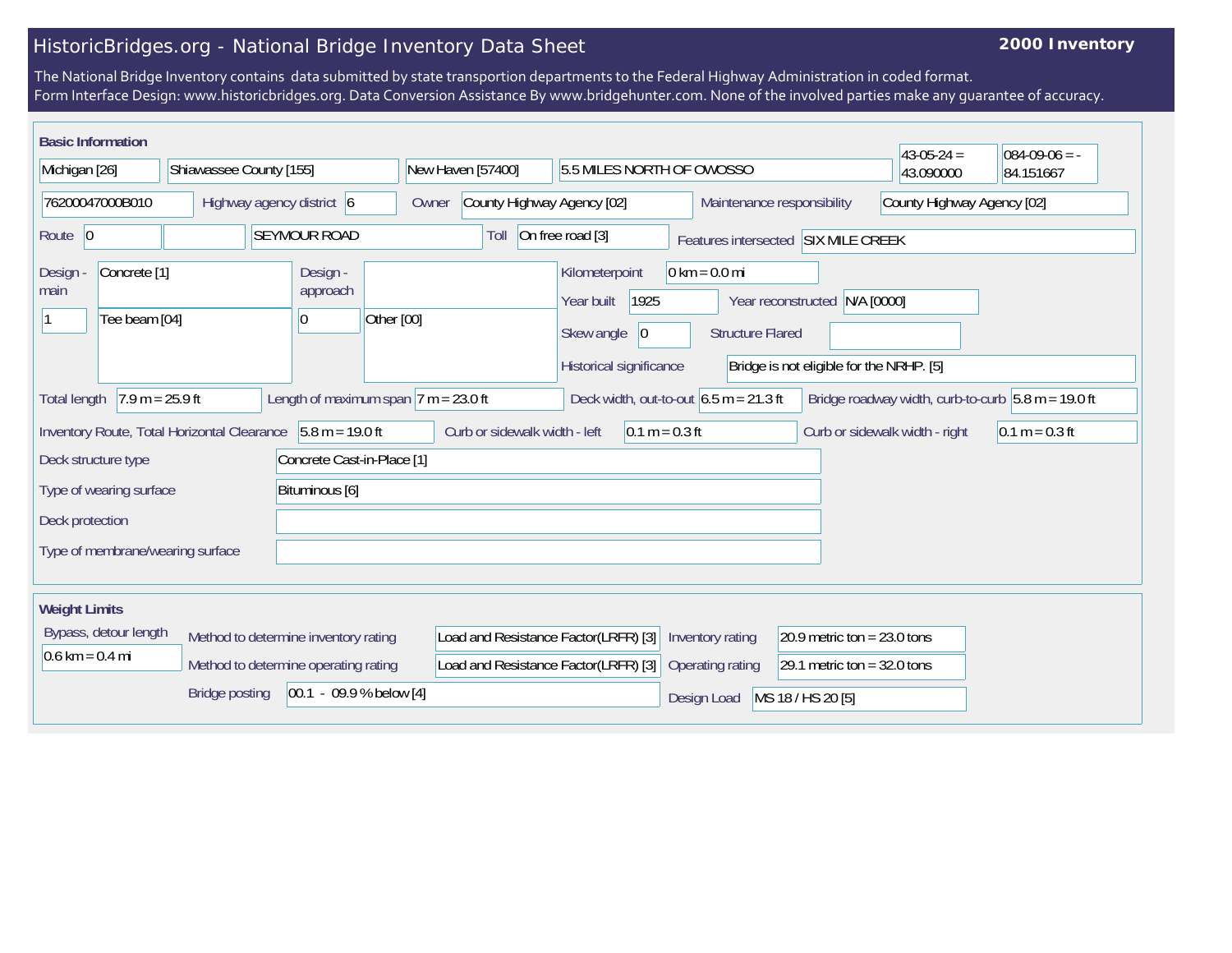| <b>Functional Details</b>                                                                                                             |                                                                                                                |                              |                                                             |  |  |  |
|---------------------------------------------------------------------------------------------------------------------------------------|----------------------------------------------------------------------------------------------------------------|------------------------------|-------------------------------------------------------------|--|--|--|
| 870<br>Average daily truck traffi 5<br>Average Daily Traffic                                                                          | Year 1992<br>%                                                                                                 | Future average daily traffic | 1565<br>2012<br>Year                                        |  |  |  |
| Road classification<br>Major Collector (Rural) [07]                                                                                   | Lanes on structure 2                                                                                           |                              | Approach roadway width<br>$6.1 m = 20.0 ft$                 |  |  |  |
| Type of service on bridge Highway [1]                                                                                                 | Direction of traffic 2 - way traffic [2]                                                                       |                              | Bridge median                                               |  |  |  |
| No parallel structure exists. [N]<br>Parallel structure designation                                                                   |                                                                                                                |                              |                                                             |  |  |  |
| Type of service under bridge<br>Waterway [5]                                                                                          | Navigation control<br>Lanes under structure<br>$ 0\rangle$                                                     |                              |                                                             |  |  |  |
| Navigation horizontal clearance $ 0 = N/A$<br>Navigation vertical clearanc<br>$0 = N/A$                                               |                                                                                                                |                              |                                                             |  |  |  |
| $99.99 m = 328.1 ft$<br>Minimum navigation vertical clearance, vertical lift bridge<br>Minimum vertical clearance over bridge roadway |                                                                                                                |                              |                                                             |  |  |  |
| Minimum lateral underclearance reference feature Feature not a highway or railroad [N]                                                |                                                                                                                |                              |                                                             |  |  |  |
|                                                                                                                                       | Minimum lateral underclearance on right $99.9 =$ Unlimited<br>Minimum lateral underclearance on left $0 = N/A$ |                              |                                                             |  |  |  |
| Minimum vertical underclearance reference feature Feature not a highway or railroad [N]<br>Minimum Vertical Underclearance $ 0 = N/A$ |                                                                                                                |                              |                                                             |  |  |  |
| Appraisal ratings - underclearances N/A [N]                                                                                           |                                                                                                                |                              |                                                             |  |  |  |
|                                                                                                                                       |                                                                                                                |                              |                                                             |  |  |  |
| <b>Repair and Replacement Plans</b>                                                                                                   |                                                                                                                |                              |                                                             |  |  |  |
| Type of work to be performed                                                                                                          | Work to be done by contract [1]<br>Work done by                                                                |                              |                                                             |  |  |  |
| Replacement of bridge or other structure because<br>of substandard load carrying capacity or substantial                              | 0 <br>Bridge improvement cost                                                                                  | Roadway improvement cost     | $ 0\rangle$                                                 |  |  |  |
| bridge roadway geometry. [31]                                                                                                         | Length of structure improvement                                                                                | 12.2 $m = 40.0$ ft           | Total project cost                                          |  |  |  |
|                                                                                                                                       | Year of improvement cost estimate<br>1996                                                                      |                              |                                                             |  |  |  |
|                                                                                                                                       | Border bridge - state                                                                                          |                              | Border bridge - percent responsibility of other state<br>l0 |  |  |  |
|                                                                                                                                       | Border bridge - structure number                                                                               |                              |                                                             |  |  |  |